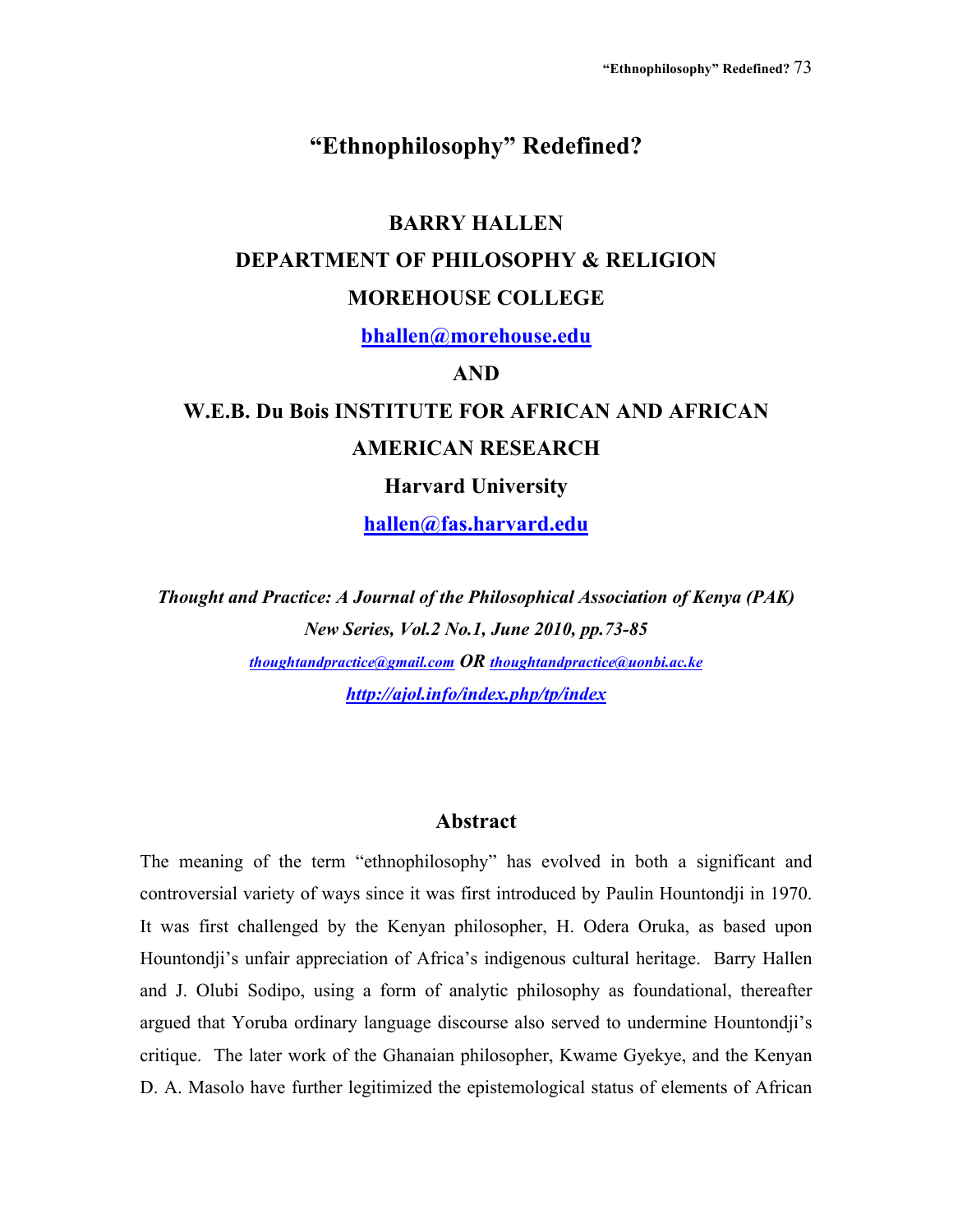culture that once would have been labeled as of no genuine philosophical significance because they were 'ethnophilosophical' in character. The end result of this debate seems to be that both the form and content of philosophy in culture generally must be relativized. The most significant consequence of this would be that African and non-Western philosophy generally would finally be culturally liberated from the oppressive influence, indeed dominance, of what has conventionally come to be known as 'mainstream' (Western) philosophy.

# **Introduction**

The term "ethnophilosophy" has had its most significant influence in the area of African philosophy. It is a curious word, in that its meaning over the past decades has varied from originally being a term of abuse, virtually an invective, to now a normative term that could in principle be applied to what is labeled "philosophy" in any culture. The present paper traces some of the key points in this transformation.

#### **Origins**

The term "ethnophilosophy" appeared in a most dramatic fashion in 1970 in an essay published by Paulin Hountondji, a philosopher from the Republic of Benin, entitled "Comments on Contemporary African Philosophy". Hountondji used the term to both chastise and categorize the work of a number of Africanists who were some of the first to link the word "philosophy" to the cultures of Africa in their published works (Tempels 1959; Griaule 1965; Mbiti 1969). He objected to the way these scholars linked the word "philosophy" to the African intellectual heritage because they implicitly observed a double-standard regarding its meaning, a double-standard that was demeaning to the intellectual integrity of Africa generally:

This Belgian missionary's *Bantu Philosophy* still passes today, in the eyes of some, for a classic of "African philosophy". In fact, it is an ethnological work with philosophical pretensions, or more simply, if I may coin the word, a work of 'ethnophilosophy'. . .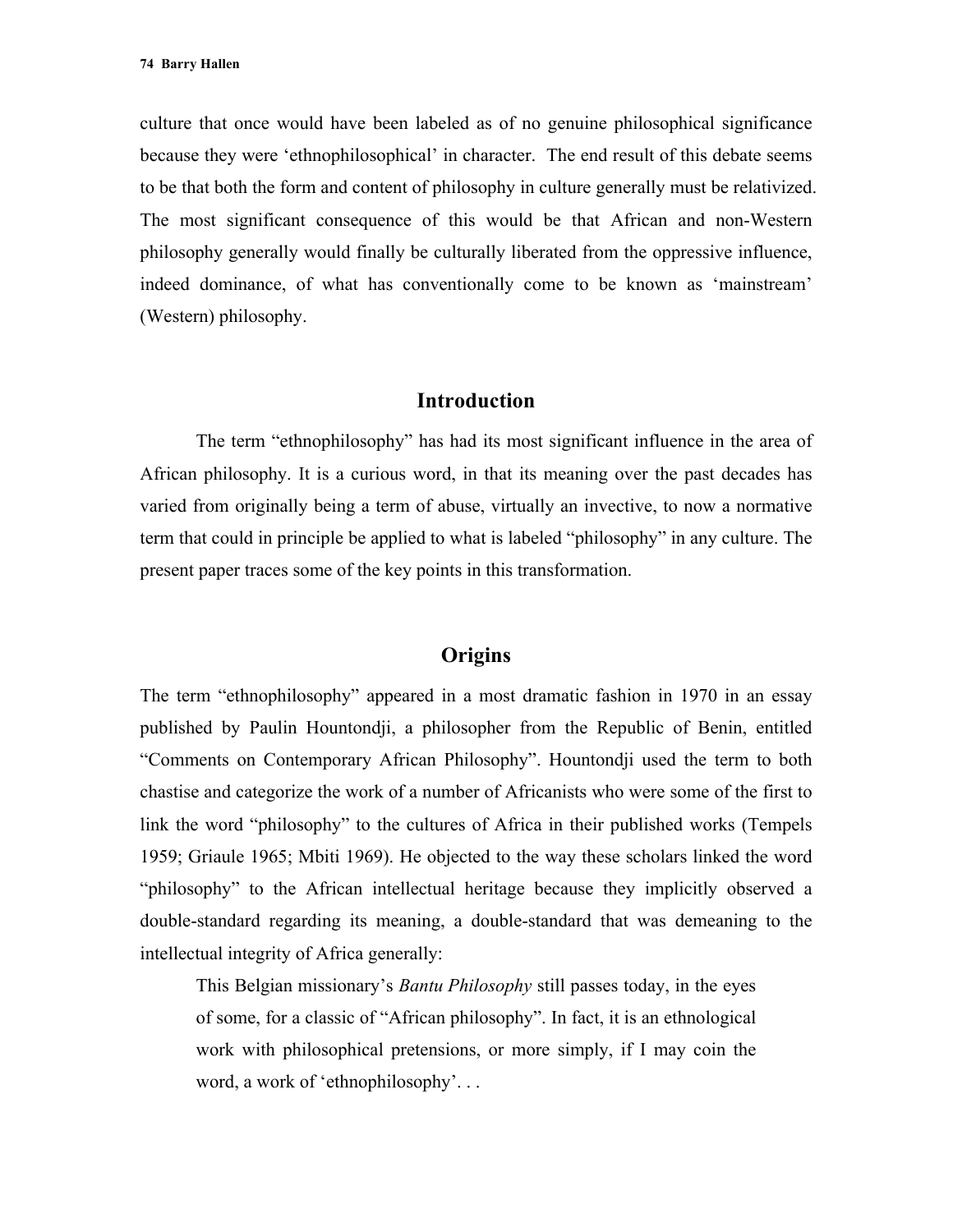Indeed, *Bantu Philosophy* did open the floodgates to a deluge of essays which aimed to reconstruct a particular *Weltanschauung*, a specific worldview commonly attributed to all Africans, abstracted from history and change and, moreover, *philosophical*, through an interpretation of the customs and traditions, proverbs and institutions - in short, various data concerning the cultural life of African peoples. ….

Africans are, as usual, excluded from the discussion, and Bantu philosophy is a mere pretext for learned disquisitions among Europeans. The black man continues to be the very opposite of an interlocutor; he remains a topic, a voiceless face under private investigation, an object to be defined and not the subject of a possible discourse (Hountondji 1970, 122).

For Hountondji, some of the distinctive characteristics of this offensive African ethnophilosophy are as follows: (1) It presents itself as a philosophy of *peoples* rather than of *individuals*. In Africa one is therefore given the impression that there can be no equivalents to a Socrates or a Kant. Ethnophilosophy speaks only of Bantu philosophy, Dogon philosophy, Akan philosophy; as such its scope is collective (or 'tribal'), of the world-view variety; (2) Its *sources* are in the past, in what is described as authentic, *traditional* African culture of the *pre*-colonial variety, of the Africa prior to 'modernity'. These can be found in cultural byproducts that were primarily oral: parables, proverbs, poetry, songs, myths - oral literature generally. Obviously, since such sources do not present their 'philosophies' in any conventionally discursive or technical format, it is the academic scholars, rather than African peoples, who interpret or analyze them, and thus come up with what they present as the systematized 'philosophy' of an entire African culture; (3) From a *methodological* point of view, ethnophilosophy therefore tends to present the beliefs that constitute this 'philosophy' as things that do not change, that are somehow timeless. African *traditional* systems of thought are therefore portrayed as placing minimal emphasis upon rigorous argumentation and criticism in a search for truth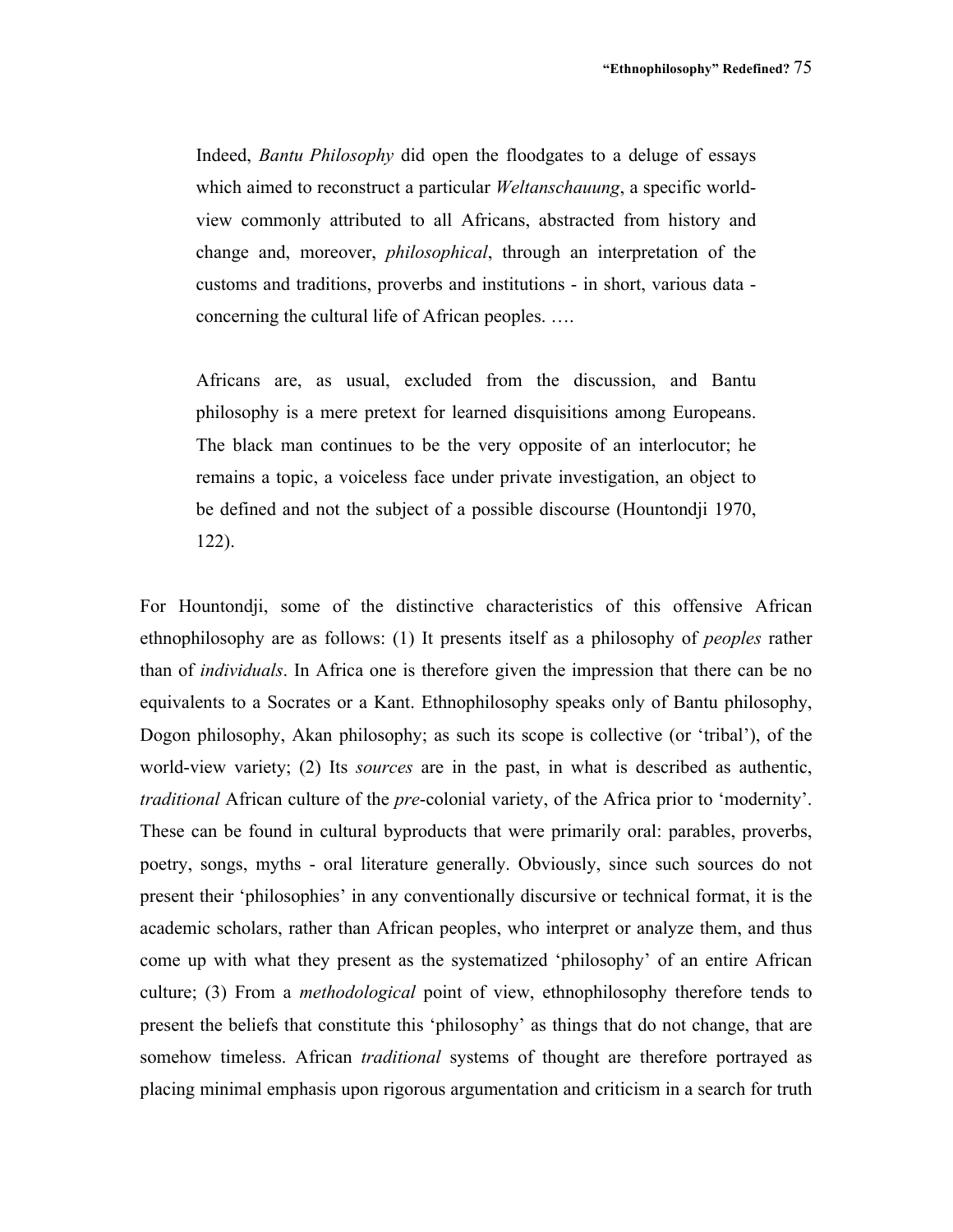that provides for discarding the old and creating the new. Tradition somehow becomes antithetical to innovation. Disputes between academic ethnophilosophers thus arise primarily over how to arrive at a correct *interpretation* of a static body of oral literature and oral traditions.

If this material were to be presented as cultural anthropology or as straightforward ethnography, Hountondji would have no objection to it. But when it is introduced as philosophy, as *African* philosophy, a demeaning and subversive double-standard is introduced that excuses African philosophy from having critical, reflective, rational, scientific, and progressive content in any significantly cross-culturally comparative sense. Hountondji does not hold the perpetrators of this unauthentic African philosophy *personally* responsible for their crimes. In their day in their own intellectual circles they believed they were doing something revolutionary, something genuinely radical and progressive, by daring to link the word "philosophy" directly to African systems of thought.

# **Contours of the Debate**

The responses to Hountondji's clarion call to stop intellectually crucifying Africa in this manner have been profound. At first, virtually no one wanted to risk being labeled an "ethnophilosopher," and there is no doubt that his critique led, in part, to the extensive period of soul-searching in the 70's and early 80's on the part of African philosophers over how philosophy in the African context should be construed. For the term "ethnophilosophy" had, for many, become a euphemism for false and anti-African African philosophy.

However, an African philosopher who disagreed almost immediately with what he perceived as certain unfounded claims and implications of Hountondji's critique was H. Odera Oruka of Kenya. Oruka insisted and set out to prove, empirically, that Africa's cultures had always had their own philosophers, sometimes designated as 'wise men' or, by Oruka, as *sages*. Their most distinctive attribute was not that they acted as passive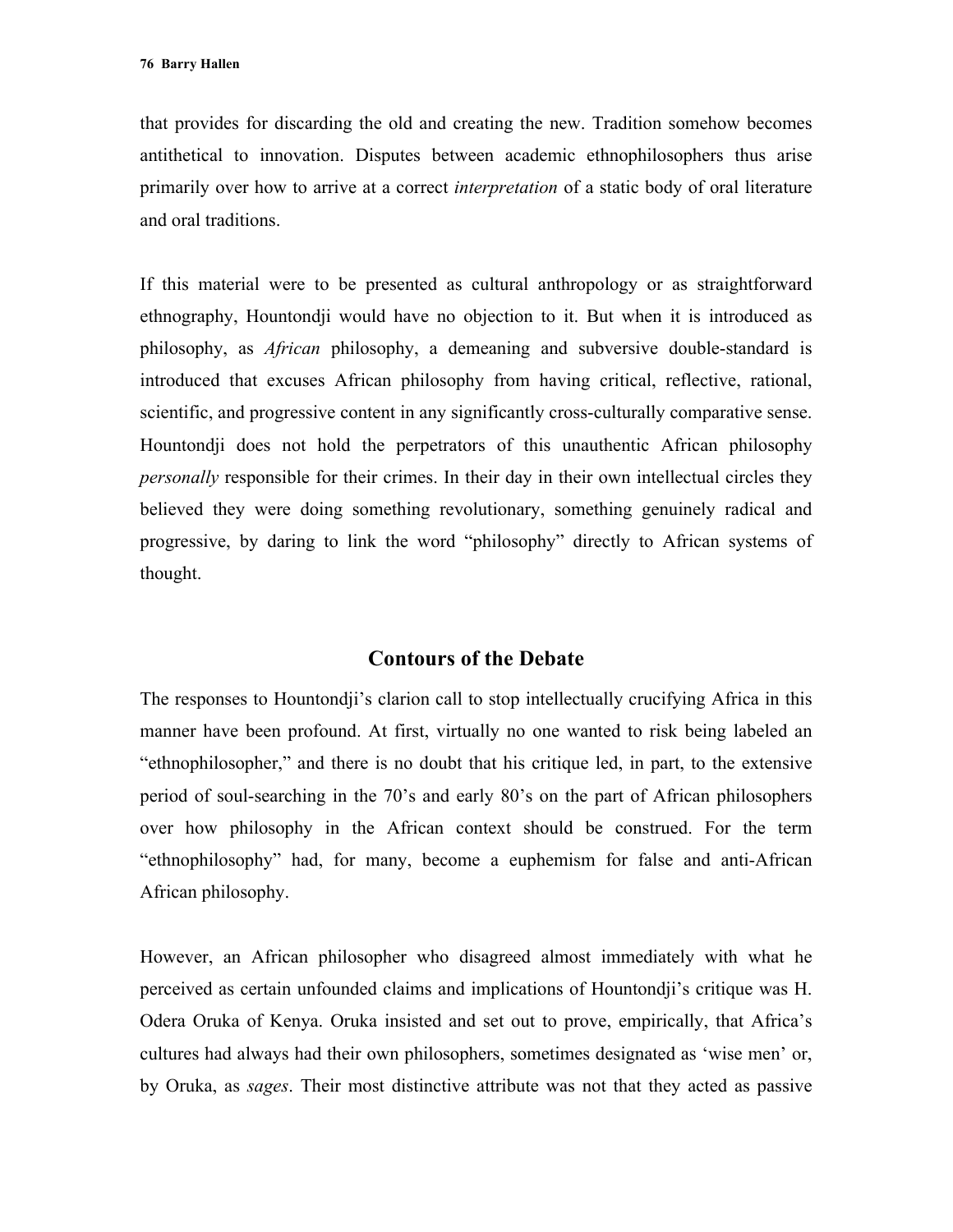repositories of rote-memorized, communally orthodox oral literature and traditions, but that they critically analyzed and evaluated the beliefs and practices of their cultures, and frequently disagreed with them on a rational basis. This Oruka succeeded in documenting via a series of fieldwork recordings, principally in the Luo-speaking areas of his native Kenya:

Some sages ... attain a philosophic capacity. As sages, they are versed in the beliefs and wisdoms of their people. However, as thinkers, they are rationally critical and they opt for or recommend only those aspects of the beliefs and wisdoms which satisfy their rational scrutiny. In this respect, they are potentially or contemporarily in clash with the die-hard adherents of the prevailing common beliefs. Such sages are also capable of conceiving and rationally recommending ideas offering alternatives to the commonly accepted opinions and practices (Oruka 1990, 44).

Oruka also objected to other elements of Hountondji's argument which suggested that something truly akin to serious philosophical thinking was more likely to develop when Africa's cultures became predominantly literate rather than oral in character. Hountondji had suggested that orality tended to reinforce the status of beliefs as communal, while literacy encouraged more diverse and independent trains of thought. In response, Oruka asserted that he (Oruka) had succeeded in identifying individual, non-literate sages who undertook original thinking about such philosophical fundamentals as God, religion, body and mind, virtue, good and evil, truth and falsehood, happiness, life and death, justice, freedom, equality, law, human suffering, punishment, ethnicity and communalism. For Oruka, the presence of such sages was more than sufficient ground to prove that this further claim of Hountondji's was also false.

Another response to Hountondji's critique was that formulated by J. Olubi Sodipo and Barry Hallen at the University of Ife, Nigeria. Hallen and Sodipo chose to experiment with the more conventionally academic *ordinary language* approach to analytic philosophy (Austin 1961) in the African context, which focuses upon how people in a particular society *use* certain words in their natural language in everyday life, in order to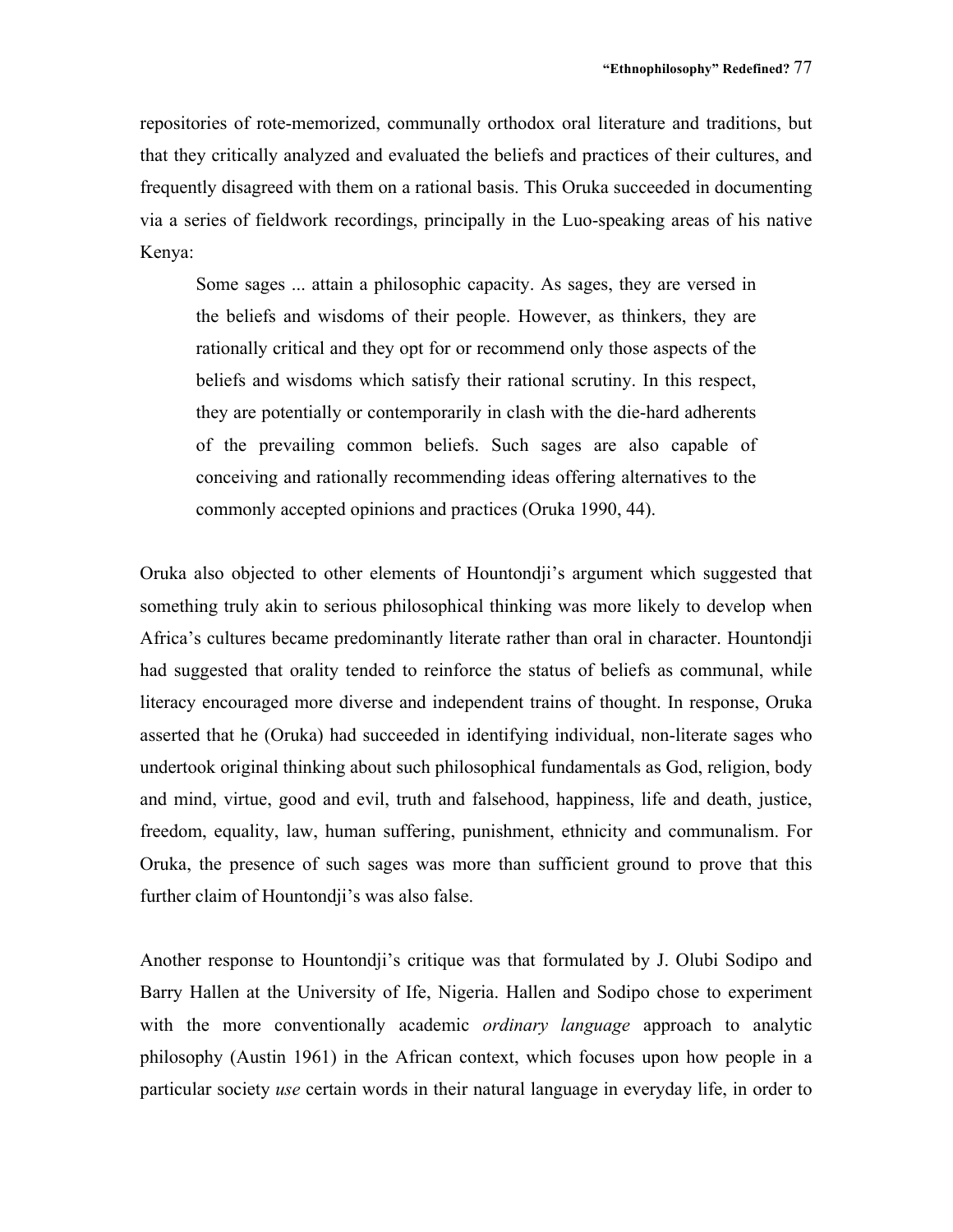precisely monitor their meanings and the criteria that govern their proper usage. But, rather than treating individual concepts in isolation, the point was to place them in their relevant "fields of discourse" - the network of other concepts with which they were interrelated since all were somehow concerned with the same subject-matter. For example, the network of concepts used to rate information as more or less reliable - a topic of obvious relevance to epistemology or the theory of knowledge. In their *Knowledge, Belief, and Witchcraft: Analytic Experiments in African Philosophy* (1986), they set out to demonstrate that the Yoruba-language vocabulary and criteria used to classify information as more or less reliable differed fundamentally from those derived from English-language usage and treated as paradigmatic by (Western) academic philosophical epistemology:

African philosophy, insofar as it may come to deal with the analysis of African languages (or meanings) and evaluation of the beliefs of African cultures, will not even be in a position to begin until such things have been correctly understood and translated in a determinate manner. ....

For something has happened. A category of information that was supposed to be 'knowledge' no longer is. People who were supposed to be 'witches' no longer are. From a cross-cultural point-of-view we therefore believe that this book introduces a new dimension into philosophy (not just into *African* philosophy) by demonstrating that the criteria governing the application of certain concepts in radically different language systems may be of genuine philosophical significance (Hallen and Sodipo 1986, 124).

While Oruka consulted Luo 'wise men' or sages for their diverse and critical opinions, Hallen and Sodipo chose to target Yoruba (southwestern Nigeria) traditional healers or masters of medicine as reliable sources for the correct usage of a selection of terms that would correspond to, and hopefully make for meaningful comparisons with, the results of similar exercises carried out by orthodox academic philosophers who targeted Englishlanguage ordinary, everyday usage.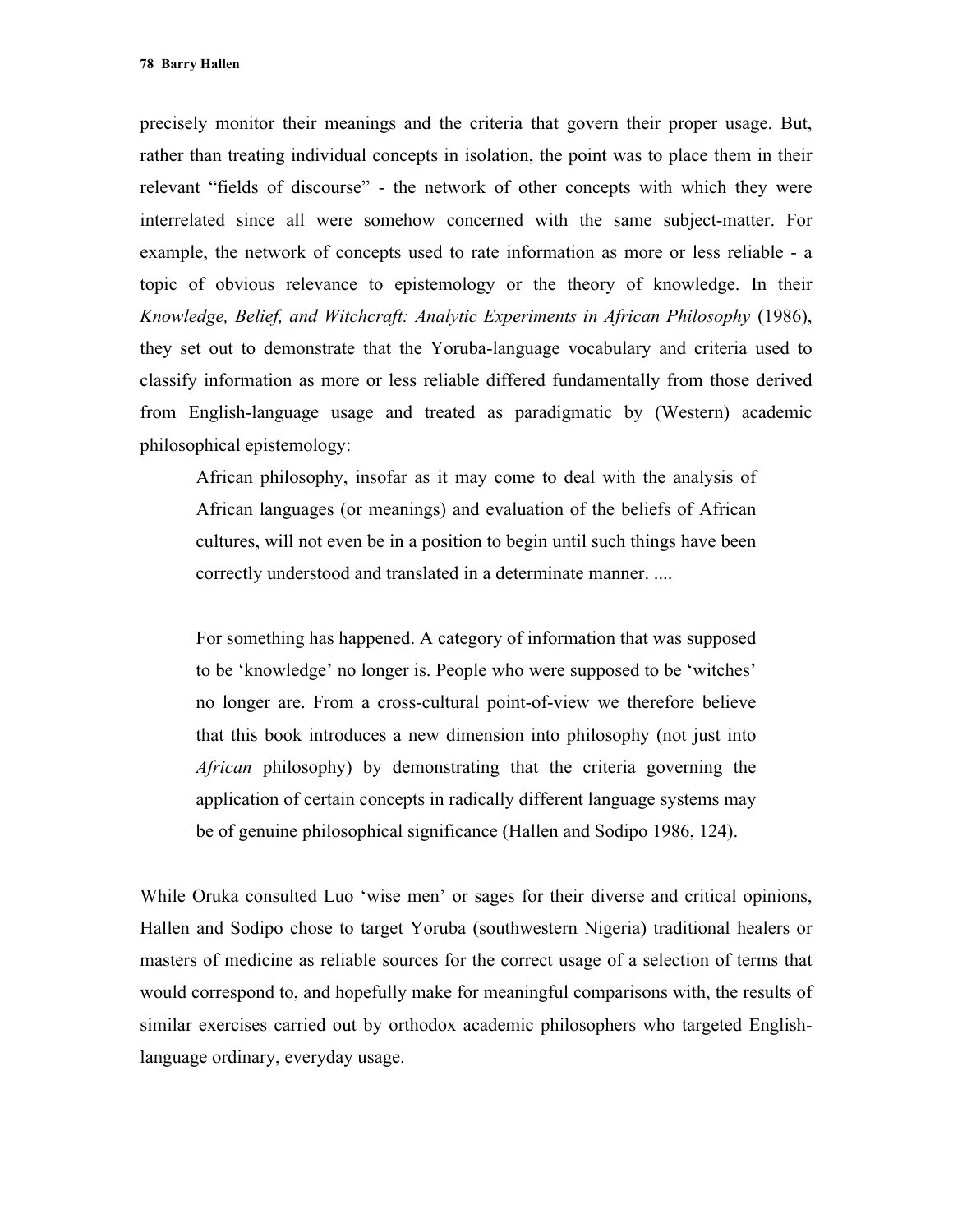What is noteworthy about both of these responses to Hountondji's critique is that neither succeeded, at least initially, in escaping being typed by their peers (as well as Hountondji himself) as further manifestations of ethnophilosophy. Oruka's research was criticized for being philosophically simplistic and superficial: "For it is one thing to show that there are men capable of philosophical dialogue in Africa and another to show that there are African *philosophers* [my italics] in the sense of those who have engaged in organized systematic reflections on the thoughts, beliefs, and practices of their people" (Bodunrin 1981, 170).

The key point in Bodunrin's criticism seems to be that being critical of certain beliefs and practices in one's culture is not enough to qualify anyone in any society as a professional philosopher. In Hallen and Sodipo's case, the fact that they turned to traditional healers as their preferred sources of information about ordinary language usage has been interpreted as assigning them a status comparable to Oruka's sages. To a limited extent this analogy is justified, in that the local population did regard them as those members of their community most knowledgeable of the culture generally. But the fact that Hallen and Sodipo - guided by the tenets of *ordinary language philosophy -* were using these men as arbiters for the correct usage of ordinary, everyday, spoken language rather than as sources of rational but idiosyncratic beliefs indicates a very different methodological approach to philosophy in the African context from what Oruka was concerned to develop with the school of thought he eventually designated as *philosophic sagacity*.

#### **Cultural Elements in Contemporary African Philosophy**

Many other African philosophers have contributed to what remained a vigorous debate over the proper role of oral traditions in African philosophy (Appiah 1992; Imbo 2002; Masolo 1994; Mudimbe 1988; Serequeberhan 1991; Wiredu 1980). But, beginning roughly from the early 1990's, a kind of consensus was emerging that, although basing African philosophy *exclusively* on such material might not be the best way to proceed, it most certainly was entitled to a place in the writings of African philosophers who regarded it as in some sense formative or even foundational. In part this was a response to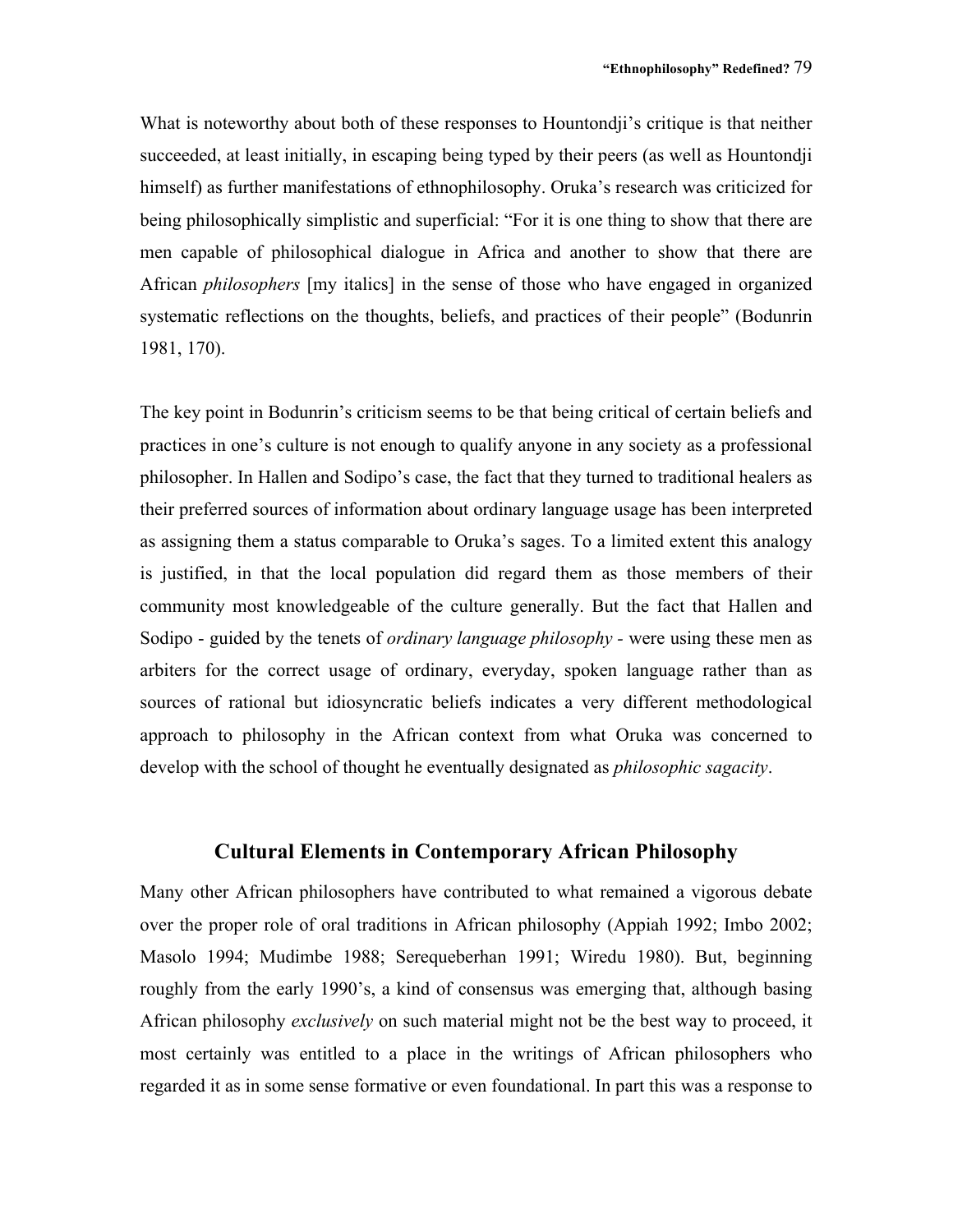an increasingly global Western cultural imperialism; and in part it was either an implicit or sometimes explicit acknowledgement that philosophers in the African context felt free to chart their own methodological pathways if necessary so as to accommodate the distinctive nature of Africa's intellectual heritage.

One example of such a refined approach may be found in the work of the Ghanaian philosopher, Kwame Gyekye. In his *Tradition and Modernity: Philosophical Reflections on the African Experience* (1997), Gyekye makes a clear distinction between the methodology he embraces and the results of that methodology when applied to elements of his native Akan culture. The forthright phrasing of the opening statement of this book, meant to summarize its aims, is characteristic:

[1] to stress the fact of the universal character of the intellectual activity called philosophy - of the propensity of some individuals in all human cultures to reflect deeply and critically about fundamental questions of human experience; [2] to point out that philosophy is essentially a cultural phenomenon; [3] to argue the legitimacy or appropriateness of the idea of African philosophy and attempt a definition of (modern) African philosophy; [4] and to demonstrate that there were sages or thinkers in Africa's cultural past who gave reflective attention to matters of human existence at the fundamental level, and, as part of the demonstration, to critically explore the philosophical ideas of the Akan traditional thinkers (of Ghana) (Gyekye 1997, 9).

In his *An Essay on African Philosophical Thought: The Akan Conceptual Scheme* (1995), Gyekye's approach to Akan philosophy is significantly conceptual. He identifies terminology in Akan (Twi) discourse that is of philosophical significance. But he also emphasizes the intellectual importance of proverbs in that culture, as analogous to philosophical 'nuggets' that contain highly condensed, judicious insights and wisdom, characteristic of an oral culture that could not have recourse to extensive written tracts. At the same time he rejects, categorically, a purely, technically philosophical, linguistic or conceptualist approach to these materials (Gyekye 1995, 64-65). He does this because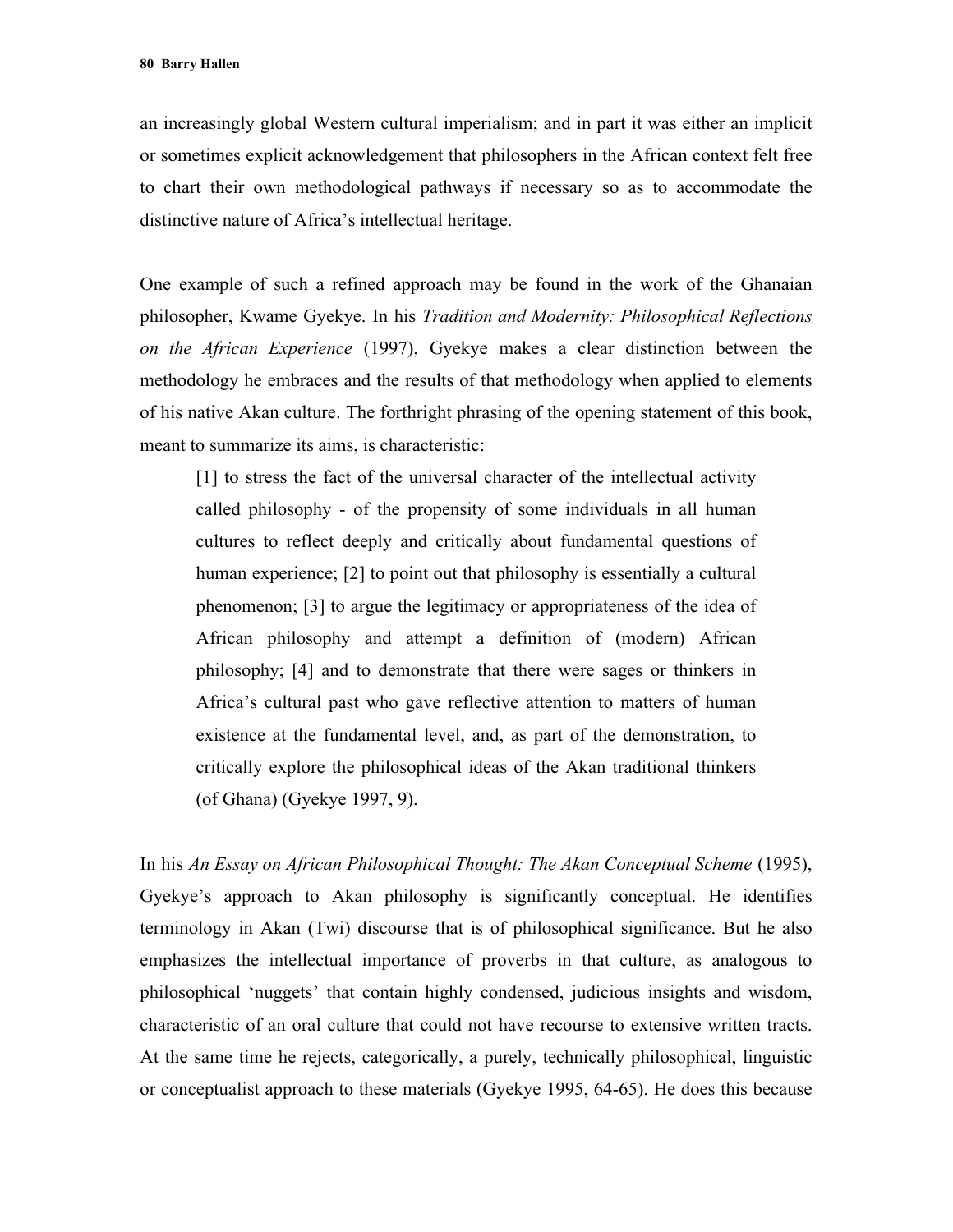their function, most importantly, is not merely to express or to record wisdom - it is to also serve as *practical* guides to life and human experience.

To research their practical consequences in Akan culture, Gyekye has undertaken what he unabashedly refers to as "fieldwork" - seeking out "sages" in traditional Ghanaian society who can explain this dimension to the concepts and proverbs he finds of interest (in effect, they illuminate the relationship between theory and practice). But rather than remain with sets of random concepts and proverbs and the isolated, individuated meanings or insights they express, Gyekye sets out to weave them together (Gyekye 1995, 16) so that they can then be seen to express more systematic philosophical viewpoints on such topics as God, causality, free-will, and ethics or morality: "By 'connection to the traditional', I ... [am] only calling for some analytic attention to be paid *also* to the traditional thought categories, values, outlooks, and so on, as a way of affirming an existing African philosophical tradition, some features or elements of which may be considered worthy of further philosophical pursuit" (Gyekye 1995, p.xi-xii).

Gyekye further maintains that this philosophical substratum of Akan proverbs will turn out in many cases to replicate the proverbial wisdom of other African cultures. This is a thesis he explores in greater detail in a later book, *African Cultural Values* (1996). For example, in a chapter on "Moral Values", he favorably compares specific humanistic values expressed by the Akan with similar virtues affirmed by the Yoruba ethnic group of Nigeria in West Africa and the Swahili language and culture of East Africa. Yet at the same time he wants to maintain that it would be a serious error to infer from this that there is such a thing as a *unique* - in the sense that it contains *ideas not found anywhere else* in the world - African (traditional) philosophy shared by all the subcontinent's peoples (Gyekye 1995, p.xvi). He is equally reluctant to argue that there is a *unique* Akan cultural philosophy. According to him, what one does find in every culture in the world are certain common philosophical concerns and questions to which different answers (destiny versus free-will, for example) in different formats (proverbs versus deductive arguments, for example) have been proposed. The particular combination or interrelation of formats and answers to these concerns or questions found in a particular culture may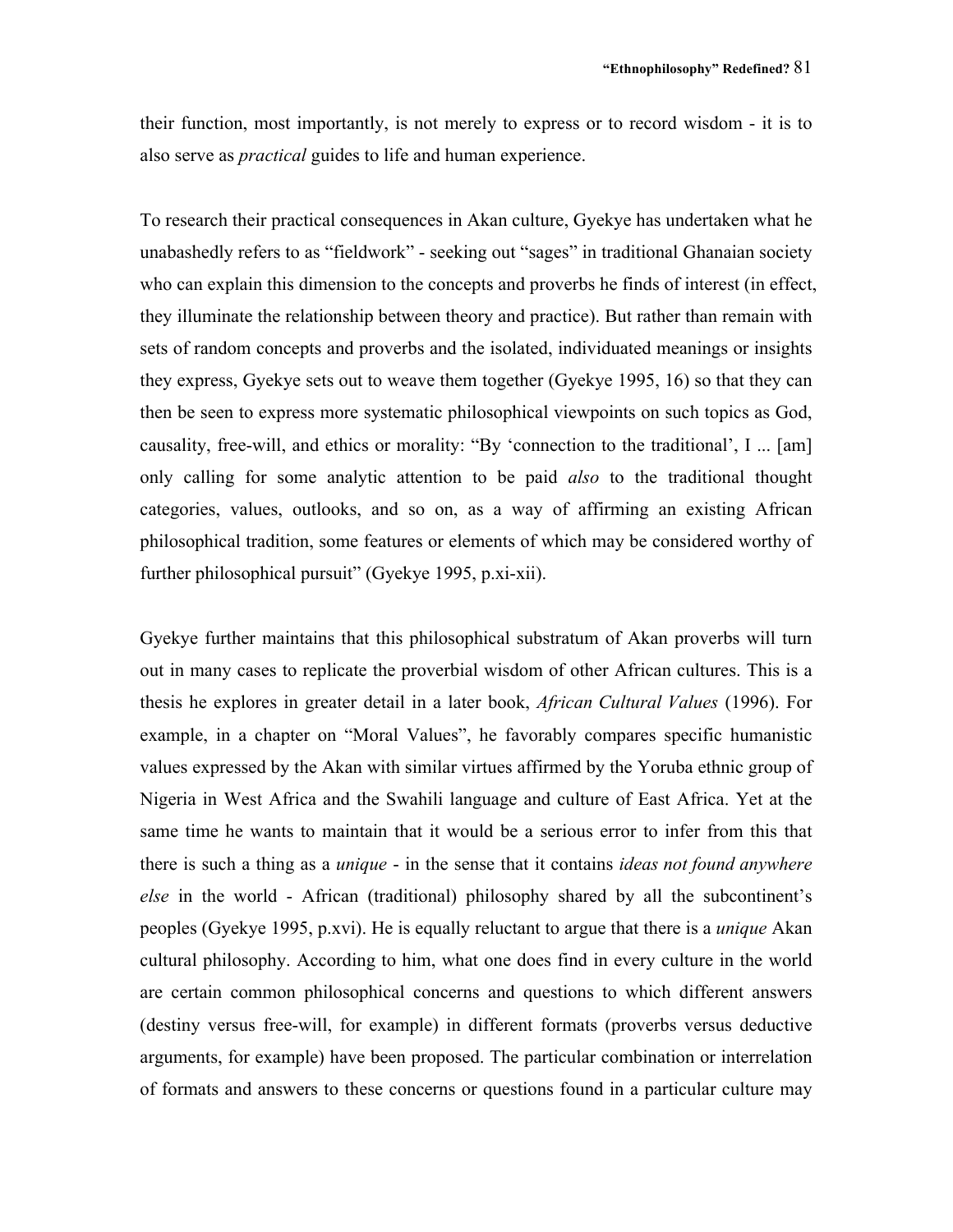somehow be distinctive, but this is of a very different order from their being literally unique to that culture.

Moreover, Gyekye argues that philosophy is a historical as well as cultural enterprise. By this he means that the issues which concerned African philosophers in precolonial or 'traditional' times may not be the same as those that concern African philosophers in modern or contemporary times (Gyekye 1995, p.xi-xii). But this does not imply that there should be no connection between the two. He is prepared to be flexible about what exactly that connection should be. From the standpoint of the history of philosophy in Africa, all viewpoints relevant to 'traditional' philosophy would become important. But since the philosophical priorities and concerns of every society change over time, this would mean that, from the standpoint of modern or contemporary African philosophy, some 'traditional' themes may prove of less interest or relevance than others.

Hountondji has also recently (2002) clarified his position on what he now prefers to term "African traditions of thought". When explicitly assessed from a critical philosophical standpoint, they have every right to constitute an important dimension of African philosophy. But this would constitute a very different approach to their significance than when previously used to promote 'fairy-tale', tribal African philosophies manufactured in an ad hoc manner from random proverbs and myths.

#### **Philosophy as an Aspect of Culture**

For a long time in academic philosophy in sub-Saharan Africa, much controversy over the embattled concept of ethnophilosophy appeared to pit indigenous African knowledge systems against philosophy as a specialized category of knowledge. The assumption in much of that literature, and in the work of some diehard critics of the idea of African philosophy to date, is that an idea cannot be both indigenous and philosophical at the same time (Masolo 2003, 26).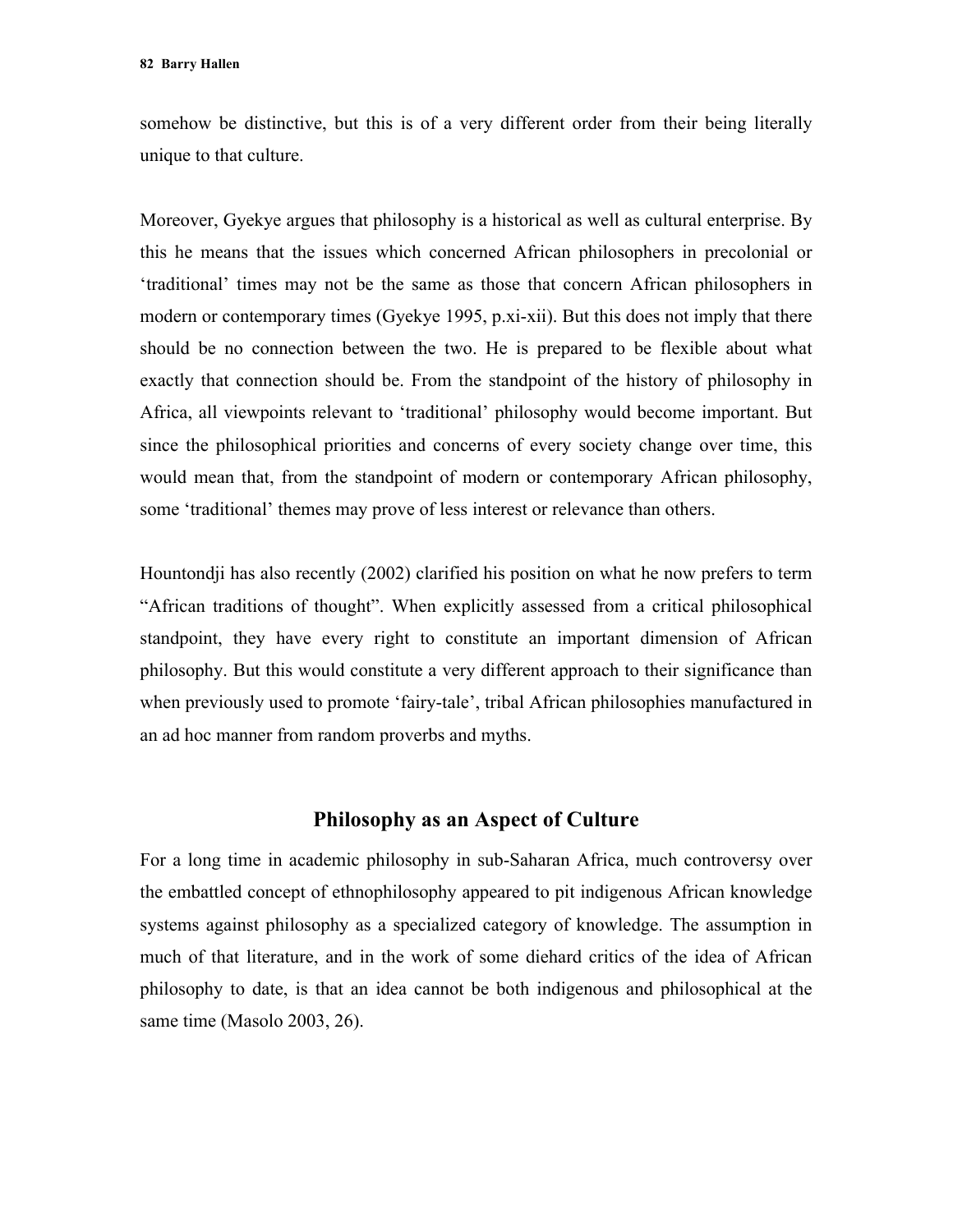The most recent and comparatively 'radical' metamorphosis of the meaning of the term "ethnophilosophy" could be seen as a logical consequence of the history already recounted. "Ethnophilosophy" began its conceptual life as an appellation used to stigmatize what was said to be a distinctively dysfunctional form of African philosophy. It was then 'liberated', insofar as it was then used to legitimize the inclusion of distinctively African cultural elements in a scholarly discipline that could be considered African-oriented yet philosophically scrupulous as far as professional or academic standards were concerned (Gyekye 1997, 235-241). Most recently it has been elevated to a kind of transcendent status in that, if this kind of approach is acceptable for African philosophy then, in effect, it might also all along have been true of whatever was and is termed "philosophy" in any culture - Western or non-Western.

This would mean that the priorities (the 'problems' of philosophy) that distinguish it as a discipline in Western cultures are themselves culturally generated, as are the priorities that distinguish it in Asian cultures, and so forth. If indigenous content is legitimized, the whole of philosophy becomes effectively, respectably 'tribalized'. In effect, then, every manifestation of even academic philosophy, wherever it occurs, might be said to represent a form of ethnophilosophy. But what the West almost succeeded in doing was persuading the rest of the world that its culturally-generated 'views' of philosophy - its ethnophilosophy - should be regarded as culturally universal, as forms of thought and knowledge that all other cultures were compelled to imitate if they wished to be admitted as members of that exclusive club known as 'academic' philosophy:

The African ethnophilosophy controversy rekindles and contextualizes the opposition between local and universal perceptions of knowledge. .... Thus, the emergence of the social-construction-of-knowledge movement ("ethno-knowledge") clearly erodes its ['science' when presented as an exclusively *Western* paradigm of universality, for example] force by questioning its foundational status. In opposition to that which is alien, foreign, or extraneous, the postulation of the adjective indigenous before the characterization or name of any knowledge is to claim for the adjective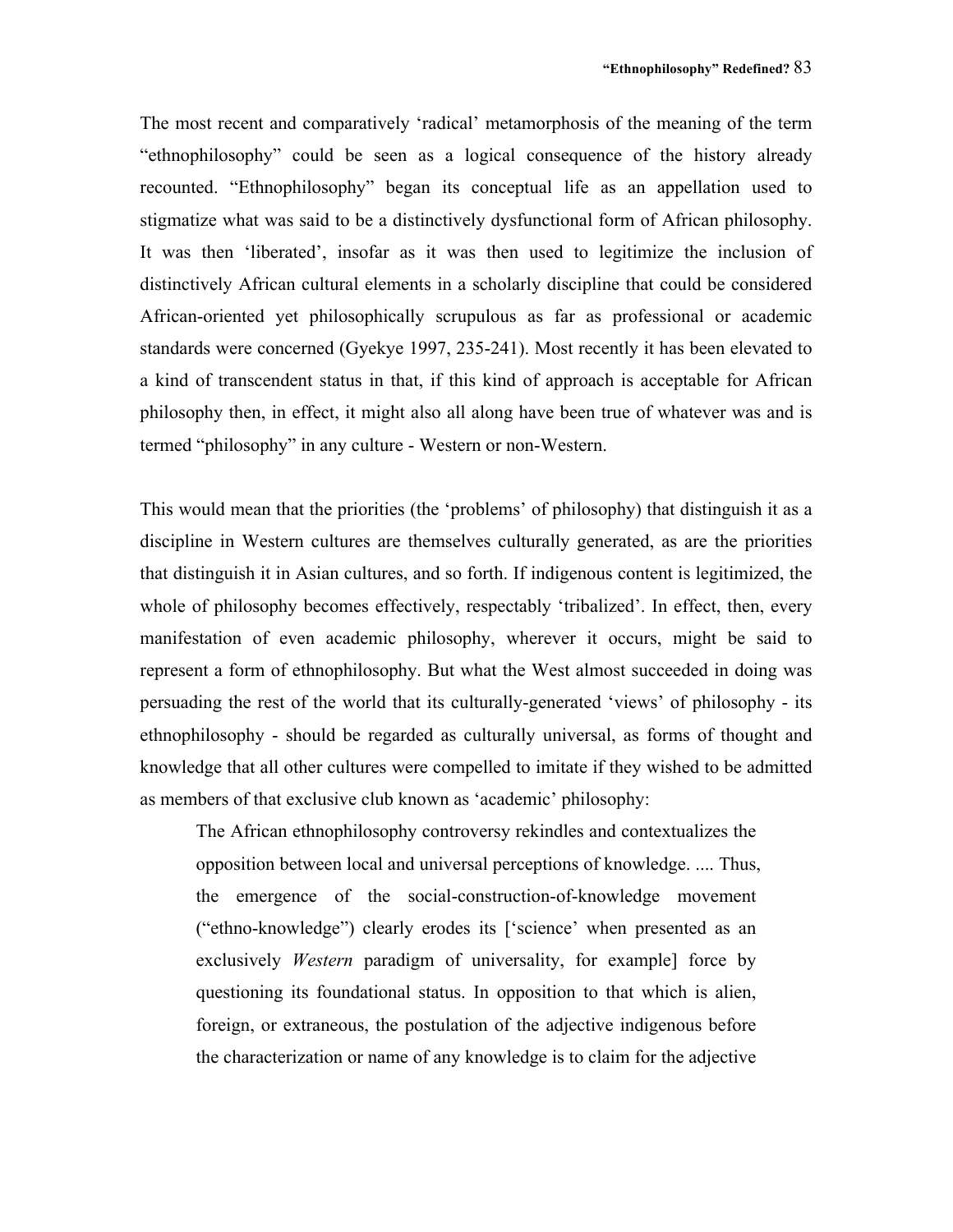the desirability of autochthonomy (autochthony), self-representation, and self-preservation (Masolo 2003, 25)

#### **Conclusion**

The overriding, critical issue for orthodox or establishment (Western) philosophy, of course, will be to what extent the indigenization of knowledge and of philosophy opens the door to relativism. For if knowledge and thereby truth were to become culturally or linguistically defined and thereby potentially relativized, Western orthodoxy would view the discipline of philosophy as entering into the mode of self-destruct. But, as the intellectual fashions associated with multiculturalism and postcolonialism have demonstrated (Mudimbe 1988), and as a Western-generated postmodernism has highlighted, epistemological standards and priorities are also cultural byproducts (Harding 1997). This would make the door referred to above disappear entirely, because now non-Western, indigenous systems of knowledge should have prima facie integrity and thereby equal representation and status in the global intellectual marketplace.

# **References**

- Appiah, K. Anthony. 1992. *In My Father's House: Africa in the Philosophy of Culture*. Oxford: Oxford University Press.
- Austin, J.L. 1961. *Philosophical Papers*. Oxford: Oxford University Press.
- Bodunrin, P.O. 1981. "The Question of African Philosophy". *Philosophy*, Vol.56/216, pp.161-179.
- Griaule, Marcel. 1965. *Conversations with Ogotemmeli.* Oxford: Oxford University Press.
- Gyekye, Kwame. 1995. *An Essay on African Philosophical Thought: The Akan Conceptual Scheme.* Rev. ed. Cambridge: Cambridge University Press.
- --. 1996. *African Cultural Values.* Philadelphia: Sankofa Publishing Company.
- --. 1997. *Tradition and Modernity: Philosophical Reflections on the African Experience.* New York: Oxford University Press.
- Hallen, Barry. 2000. *The Good, the Bad, and the Beautiful: Discourse About Values in Yoruba Culture.* Bloomington: Indiana University Press.
- --. 2006. *African Philosophy: The Analytic Approach*. Trenton, N.J.: Africa World Press.
- --. 2009. *A Short History of African Philosophy*. 2nd rev. ed. Bloomington: Indiana University Press.